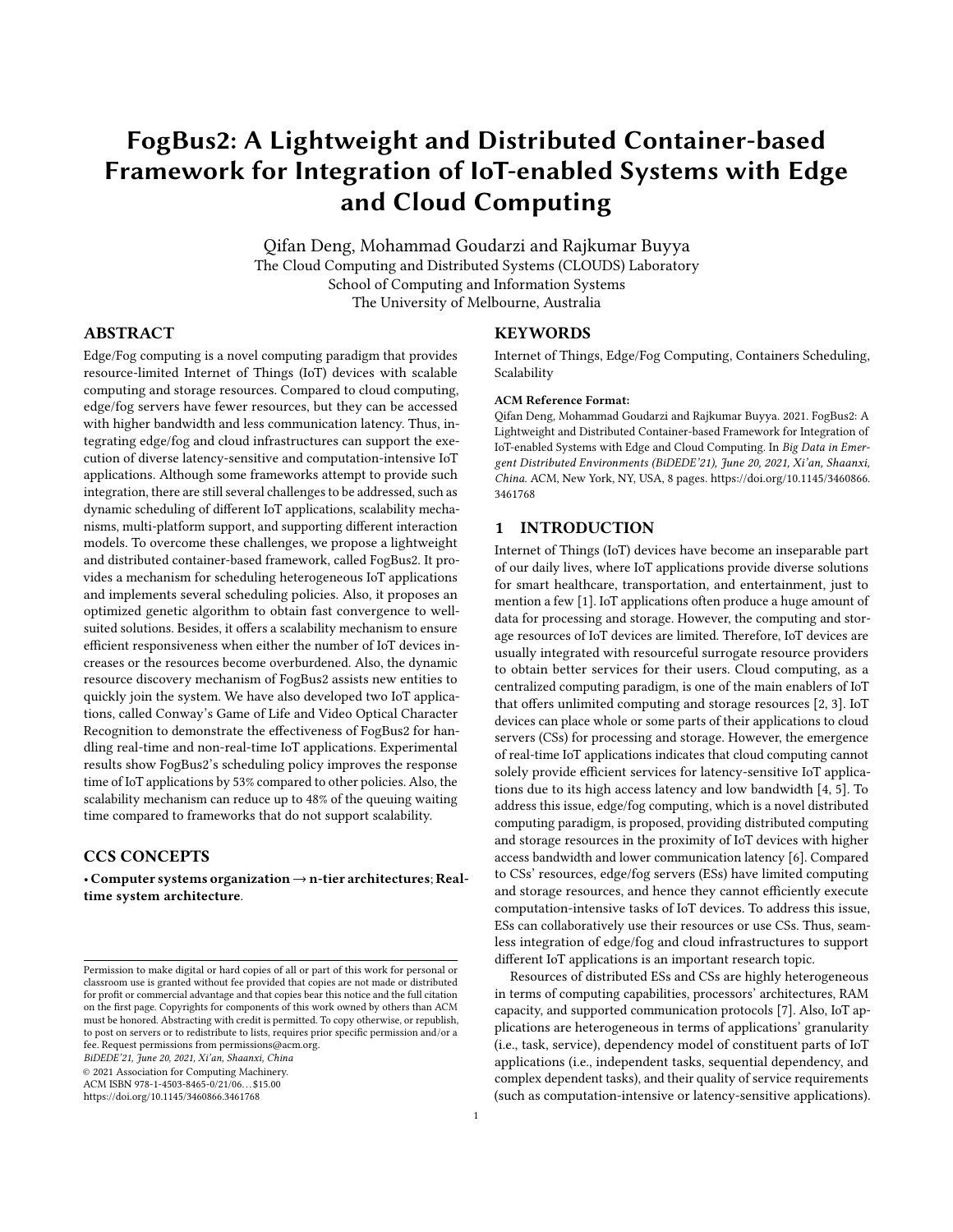According to these factors, there are several framework design challenges to be considered. First, frameworks working in the integrated platform should support platform-independent techniques to overcome communication and run-time obstacles. Second, due to the heterogeneity of resources and the requirements of IoT applications, distributed scheduling mechanisms are required to place/offload tasks/data of IoT applications on suitable servers for processing and storage. Third, fast application deployments and scalability-support are required in this integrated environment to provide services for IoT devices in a timely manner. Fourth, to efficiently reuse the resources, the containerization concepts can be adopted for the software components of the framework and IoT applications.

Although there are some frameworks to manage integrated resources in edge/fog computing [\[8,](#page-7-8) [9\]](#page-7-9), they barely consider platformindependent techniques, scheduling of heterogeneous IoT applications with complex dependent structures, scalability mechanisms of distributed resource managers, and containerization. To address these limitations, we propose and develop a lightweight and distributed container-based framework, called FogBus2. Our framework supports (1) different inter and intra interaction models among ESs and CSs to support the requirements of different IoT application scenarios, (2) containerization of software components of the framework for fast deployments, (3) containerization of constituent parts of IoT applications as dependent tasks or independent tasks, (4) scheduling of multiple IoT applications and scalability mechanisms (5) concurrent execution of different types of IoT applications, and (6) efficient reuse of resources.

The main contributions of this paper are summarized as follows:

- A lightweight and distributed container-based framework, called FogBus2, is proposed to integrate edge/fog, and cloud infrastructures to support the execution of heterogeneous IoT applications.
- Containerization-support for software components of the framework and IoT applications is proposed for fast deployment and efficient reuse of resources.
- Dynamic scheduling, scalability, and resource discovery mechanisms are developed for fast adaptation as the characteristics of environment change.
- A real-world prototype is developed using FogBus2 with a real-time IoT application named Conway's Game of Life, and a non-real-time IoT application, called Video Optical Character Recognition (VOCR).

The rest of the paper is organized as follows. Relevant frameworks are described in Section [2.](#page-1-0) Section [3](#page-2-0) presents the hardware and software components of the FogBus2 and their detailed implementations. The performance of FogBus2 is evaluated in Section [4.](#page-5-0) Finally, Section [5](#page-7-10) concludes the paper and draws future works.

# <span id="page-1-0"></span>2 RELATED WORK

This section discusses related frameworks integrating IoT-enabled systems with edge/fog and cloud infrastructures.

Tuli et al. [\[8\]](#page-7-8) proposed the FogBus framework based on a masterworker approach to process data generated from sensors on ESs or CSs. Due to platform-independent technologies used in the FogBus, it can work on multiple platforms. However, it does not provide

<span id="page-1-1"></span>Table 1: A qualitative comparison of related works with ours

| Work    | Integration         | Multi<br>Platform<br>Support | Heterogeneous<br>Multi<br>application<br>Support | Dynamic<br>Scheduling<br>Mechanism and<br>Policy Integration | Dynamic<br>Scaling<br>and Policy<br>Integration | Dynamic<br>Resource<br>Discovery | Container<br>Support |
|---------|---------------------|------------------------------|--------------------------------------------------|--------------------------------------------------------------|-------------------------------------------------|----------------------------------|----------------------|
| [8]     | IoT, Edge,<br>Cloud | $\checkmark$                 | $\times$                                         | $\times$                                                     | $\times$                                        | $\times$                         | $\times$             |
| $[10]$  | IoT, Edge,<br>Cloud | $\times$                     | $\times$                                         | $\checkmark$                                                 | $\times$                                        | $\checkmark$                     | $\checkmark$         |
| $[7]$   | IoT, Edge,<br>Cloud | ✓                            | ✓                                                | $\times$                                                     | $\times$                                        | ✓                                | $\checkmark$         |
| $[11]$  | IoT, Edge,<br>Cloud | $\times$                     | ✓                                                | $\checkmark$                                                 | $\times$                                        | $\times$                         | $\times$             |
| [9]     | IoT, Edge,<br>Cloud | $\times$                     | $\times$                                         | $\times$                                                     | $\times$                                        | $\times$                         | $\times$             |
| $[12]$  | IoT, Edge,<br>Cloud | $\times$                     | $\times$                                         | $\checkmark$                                                 | $\times$                                        | $\times$                         | $\times$             |
| $[13]$  | IoT, Edge           | ✓                            | $\times$                                         | $\times$                                                     | $\times$                                        | $\times$                         | $\times$             |
| $[14]$  | IoT, Edge,<br>Cloud | ✓                            | ×                                                | ✓                                                            | $\times$                                        | $\times$                         | $\checkmark$         |
| $[15]$  | IoT, Edge,<br>Cloud | $\times$                     | $\checkmark$                                     | $\times$                                                     | $\checkmark$                                    | $\times$                         | ✓                    |
| $[16]$  | IoT, Edge           | $\times$                     | $\times$                                         | ✓                                                            | $\times$                                        | $\times$                         | $\checkmark$         |
| $[17]$  | IoT, Cloud          | $\times$                     | $\times$                                         | ✓                                                            | $\times$                                        | $\times$                         | ✓                    |
| FogBus2 | IoT, Edge,<br>Cloud | ✓                            | $\checkmark$                                     | $\checkmark$                                                 | $\checkmark$                                    | $\checkmark$                     | $\checkmark$         |

any mechanism for dynamic scheduling of IoT applications, scalability, and resource discovery. Besides, it does not support different communication topologies between workers and the master. Moreover, FogBus is not a container-enabled framework, which negatively affects the deployment cost of IoT applications and software components. Yousefpour et al. [\[10\]](#page-7-11) developed a container-enabled framework, called FogPlan, integrating IoT devices with ESs and CSs to minimize the response time of IoT applications. FogPlan supports dynamic resource discovery and scheduling of IoT applications, however, it does not provide any scalability mechanism and policies. Merlino et al. [\[7\]](#page-7-7) developed a container-enabled framework for container discovery at ESs and CSs, and horizontal and vertical offloading. However, it does not provide any policies for the dynamic scheduling of IoT applications and the scalability of resources. Nguyen et al. [\[11\]](#page-7-12) proposed a privacy-preserving framework, which uses obfuscation to keep users' information private meanwhile tasks are computed. Besides, it developed a centralized resource allocation technique that considers the current resources of ESs and CSs. An et al. [\[9\]](#page-7-9) developed the EiF framework to bring artificial intelligence services to the edge of the network. Although the EiF provides some resource allocation techniques for network resources, it does not offer any scheduling and scalability mechanisms for IoT applications. A mobility-aware framework, called Mobi-IoST, is developed by Ghosh et al. [\[12\]](#page-7-13), which uses a probabilistic approach for the placement of IoT applications. Borthakur et al. [\[13\]](#page-7-14) developed the SmartFog framework, integrating IoT devices with ESs to analyze pathological speech data obtained from wearable sensors. It embeds machine learning techniques to analyze the generated data at the proximity of patients. Yigitoglu et al. developed a container-enabled Foggy framework [\[14\]](#page-7-15) that supports dynamic scheduling of containerized IoT applications with dependent tasks. Bellavista et al. [\[15\]](#page-7-16) proposed a centralized container-enabled framework that uses docker containers and the Kubernetes to scale computing infrastructures. However, it does not provide any policies to support scalability, scheduling, and resource discovery. Moreover, as the cloud orchestrator manages the deployments of applications, it may negatively affect the response time of latency-sensitive IoT applications. Ferrer et al. [\[16\]](#page-7-17) developed a container-enabled Adhoc-based framework to support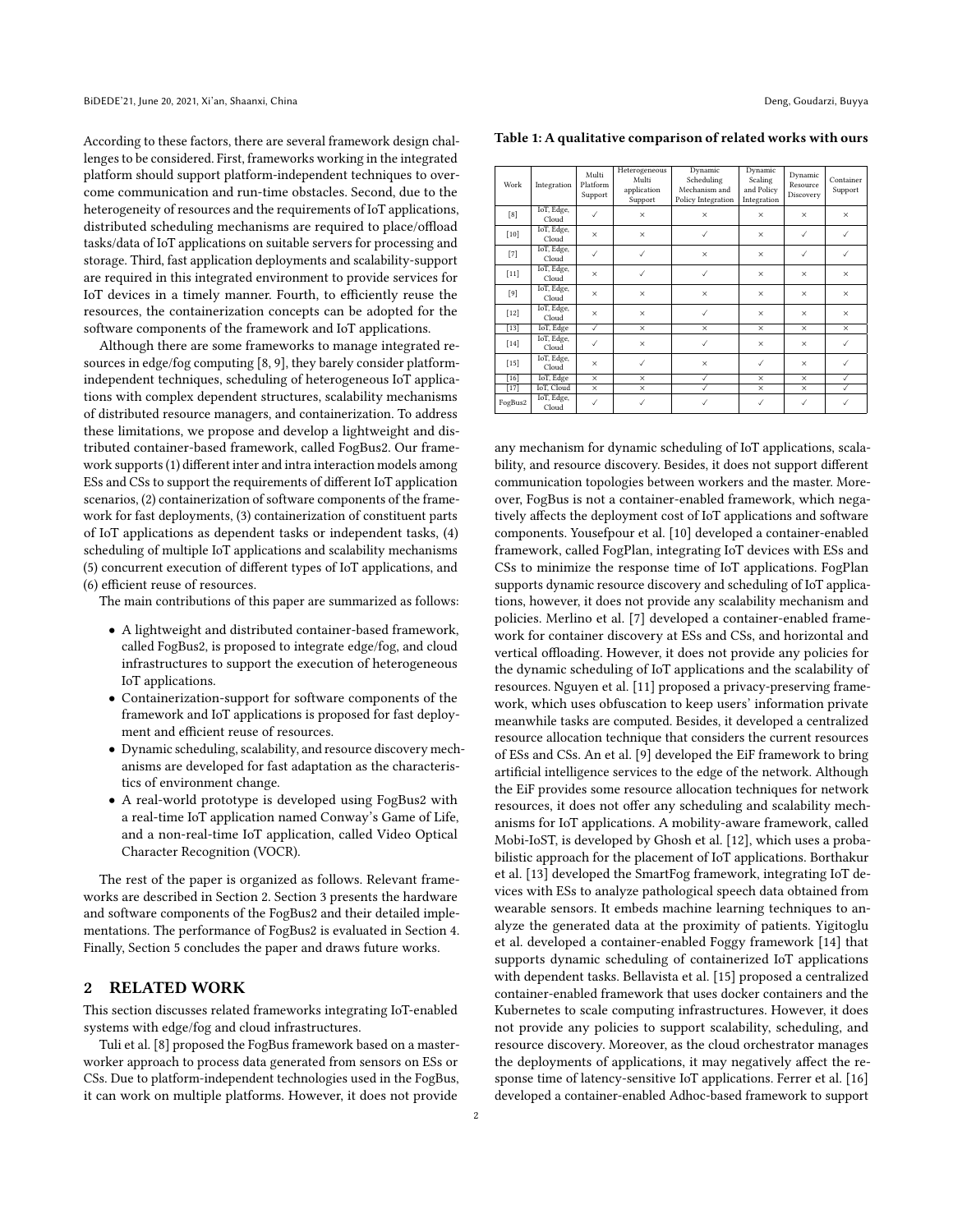FogBus2: A Lightweight and Distributed Container-based Framework for Edge and Cloud Computing BiDEDE'21, June 20, 2021, Xi'an, Shaanxi, China

<span id="page-2-1"></span>



the integration of IoT devices with multi-hop ESs. Noor et al. [\[17\]](#page-7-18) developed a centralized container-enabled IoTDoc framework to manage interactions between IoT devices and cloud resources.

Table [1](#page-1-1) identifies and compares the main elements of related frameworks with ours. These frameworks often do not support platform-independent techniques and/or containerization of software components of the framework and IoT applications. Moreover, most of these frameworks do not offer scheduling, scalability, and resource discovery mechanisms. To overcome these limitations, FogBus2 offers a lightweight and container-enabled distributed framework for computation-intensive and latency-sensitive IoT applications. It dynamically schedules heterogeneous IoT applications and scales the resources to efficiently serve IoT users.

# <span id="page-2-0"></span>3 FOGBUS2 FRAMEWORK

This section describes the hardware and software components of FogBus2 in detail. Fig. [1](#page-2-1) presents a high-level overview of computing environment supported by FogBus2.

# 3.1 Hardware Components

FogBus2 supports heterogeneous hardware resources such as different IoT devices, Edge/Fog servers, and multiple cloud data-centers.

3.1.1 IoT devices layer. IoT devices layer consists of heterogeneous types of resource-limited IoT devices (such as drones, smart cars, smartphones, security cameras, any types of sensors such as humidity sensors, etc) that perceive data from the environment and perform physical actions on the environment. FogBus2 provides a distributed platform for IoT devices to connect with proximate and remote service providers through different communication protocols such as WiFi, Bluetooth, Zigbee, etc. Hence, the generated data from IoT devices can be processed and stored on surrogate servers with higher resources, which significantly helps to reduce the processing time of data generated from IoT devices.

3.1.2 Edge/Fog layer. FogBus2 provides IoT devices with lowlatency and high-bandwidth access to heterogeneous edge/fog resources distributed in their proximity. These heterogeneous ESs can be either one-hop away from IoT devices (such as Raspberry pis (RPi), personal computers, etc) or multi-hop away (such as routers,

<span id="page-2-2"></span>

Figure 2: FogBus2 software components and interactions

gateways, etc). Moreover, to extend the computing and storage capacity of ESs, FogBus2 supports the collaborative execution of IoT applications among different ESs in a distributed manner. Hence, FogBus2 offers a wide range of service options for different types of IoT devices with heterogeneous service-level requirements.

3.1.3 **Cloud layer**. FogBus2 expands the computing and storage resources of IoT devices by supporting multiple cloud data-centers in different geo-location areas, which bring location-independency for IoT applications. Moreover, cloud resources can either be used to process and/or store computation and/or storage-intensive tasks or when the ESs resources become overloaded.

# 3.2 Software Components

FogBus2 consists of five main containerized components (using docker containers) developed in Python. Since FogBus2 is a distributed framework, these components can run on different hosts based on the application scenario, as depicted in Fig. [1.](#page-2-1) FogBus2's main components, sub-components (Sub-C) and their respective interactions is shown in Fig. [2.](#page-2-2) In each component, a message handler Sub-C is embedded for inter-component communications.

3.2.1 User component. This component runs on users' IoT devices and consists of sensor and actuator. It can send placement requests to the master component for each IoT application, developed with either dependent or independent tasks. Also, it handles the sensors' raw data and collects the processed data from master.

Sensor. This Sub-C controls the sensing intervals of physical sensors and captures and serializes the sensors' raw data.

Actuator. This Sub-C collects processed data from master and executes an action based on the application scenario. To support multiple application scenarios, the actuator can perform actions in real-time, or perform periodic actions based on aggregated data.

3.2.2 Master Component. This component can run on any hosts either in edge/fog or cloud layers based on the application scenario. It dynamically profiles the environment and performs resource discovery to find available computing and storage resources. Besides, the master component receives placement requests from IoT devices, schedules them, and manages the execution of IoT applications.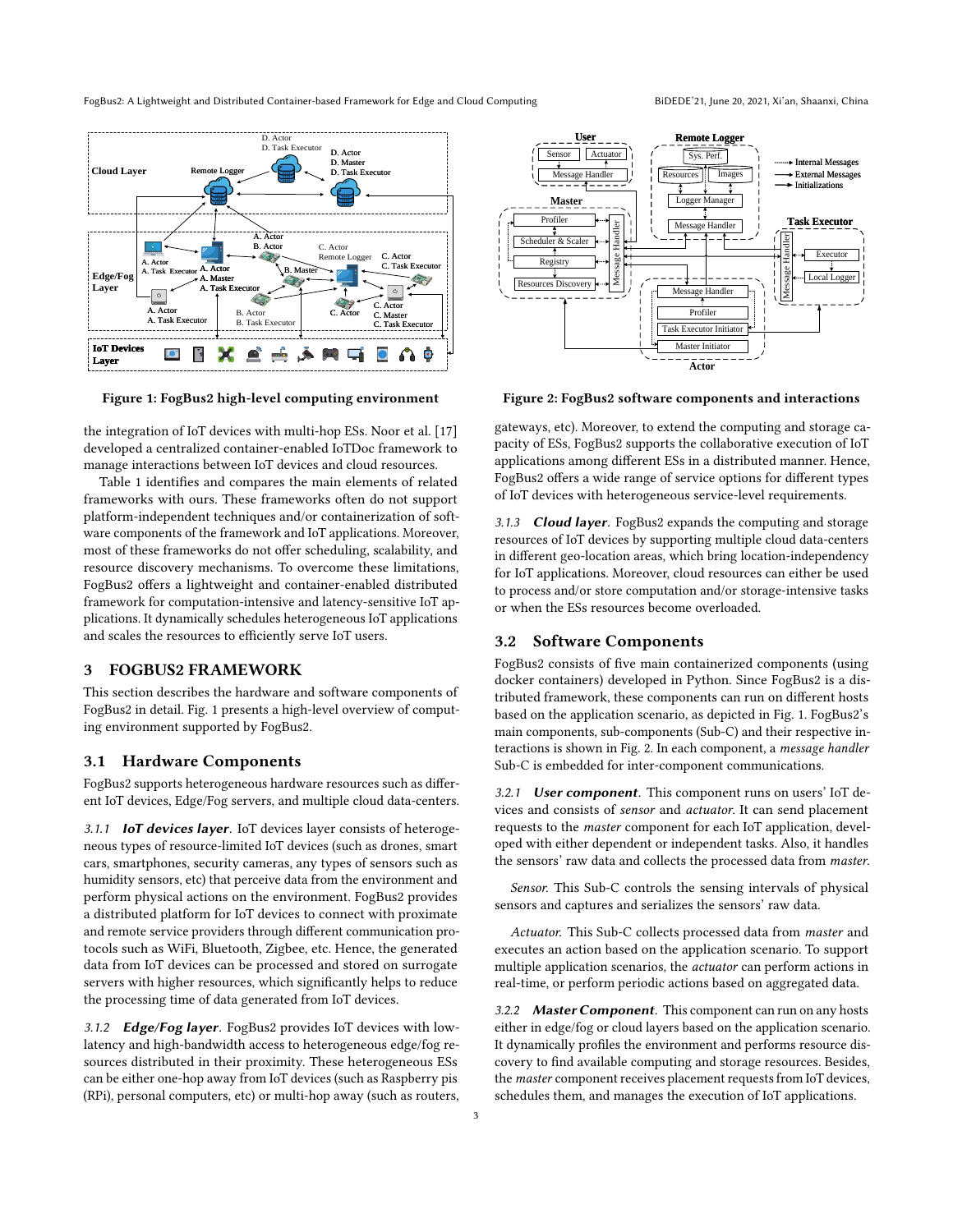Registry. When the master receives joining requests from actors or task executors, it records their information and assigns them a unique identifier for the rest of communications. Moreover, it handles placement requests of users, assigns them a unique identifier, and initiates the scheduler & scaler. The master uses each user's unique identifier to distinguish heterogeneous data arriving from other users. Also, it can manage authentication mechanisms for the actors and task executors.

Profiler. This Sub-C initially receives information about available resources (such as CPU specifications, RAM), network characteristics (such as average bandwidth and latency), and IoT applications' properties (such as the number of tasks, dependency models) from registry Sub-C. Afterward, the profiler periodically updates its information from stored data in the remote logger component. Moreover, if the required data is not available in the remote logger or the master requires updated information, it can directly communicate with IoT devices, actors, or task executors to obtain the data. Also, it keeps track of the status of the master and its available resources.

Scheduler. When the IoT user registered in the master, its placement request will be forwarded to the scheduler & scaler and will be queued based on First-In-First-Out (FIFO) policy. Algorithm [1](#page-3-0) describes the scheduling mechanism and the integrated Optimized History-based Non-dominated Sorting Genetic Algorithm (OHNSGA) scheduling policy. The scheduler de-queues each placement request based on the FIFO policy. Next, the scheduler receives the list of actors from the registry Sub-C, and continues the scheduling procedure if there exists at least one registered actor. Otherwise, it notifies the user that there are not enough resources for the scheduling (lines 1-4). Afterward, the scheduler examines the local resources of the host. If the CPU utilization is above the threshold ( $max$  cpu util) or the received placement requests exceeds the threshold ( $max\_shed\_count$ ), it attempts to find a substitute master  $(sub\_master)$  to serve this request in order to reduce the waiting time of user's placement request in the queue. If there exists other master components in the computing environment, it attempts to find the best sub master (with lowest access latency), otherwise it runs the scaler to initiate a new master component. (lines 5-12). If the current host has enough resources for the scheduling, the scheduler retrieves the application and its dependency model (for IoT applications with dependent tasks) from the placement request. Moreover, it finds the list of actors that can serve each task of an IoT application and stores them in  $task\_actors\_map$  (lines 13-21). The scheduler then retrieves the history of previous decisions for this application (line 22). Next, the scheduler initiates the OHNSGA to find a suitable set of actors for the IoT application to minimize its response time. (line 23). The response time of an IoT application is defined as the time difference when a user component starts sending data to the time it receives the result.

The OHNSGA works based on a genetic algorithm (GA) which is a population-based evolutionary algorithm. Each candidate solution for assignments of actors to tasks is called an individual, and the set of candidate individuals creates the population. The OHNSGA attempts to find better individuals in each iteration of the algorithm to converge to the best solution. OHNSGA uses the history of previous decisions of each application to initialize a portion of the first population while the rest of the population is randomly

#### Algorithm 1: Scheduler

<span id="page-3-0"></span>

|              | /* req: user request, prev_dec: decisions history, prof:<br>hosts profiles, <i>curr_sched_count</i> : current scheduling<br>threads count, max_sched_count: max scheduling threads<br>count, curr_cpu_util: current CPU utilization,<br>max_cpu_util: max CPU utilization, <i>dependencies</i> : tasks<br>dependencies, task_actrs_map: map task to actors | $\star/$ |
|--------------|------------------------------------------------------------------------------------------------------------------------------------------------------------------------------------------------------------------------------------------------------------------------------------------------------------------------------------------------------------|----------|
|              | $1 \text{ acts} \leftarrow \text{GerALLAcross}()$                                                                                                                                                                                                                                                                                                          |          |
|              | 2 if actrs is empty then                                                                                                                                                                                                                                                                                                                                   |          |
| 3            | WARNUSER(req)                                                                                                                                                                                                                                                                                                                                              |          |
| $\mathbf{A}$ | return                                                                                                                                                                                                                                                                                                                                                     |          |
| 5            | $curr\_cpu\_util \leftarrow$ GETCPUUTILIZATION()                                                                                                                                                                                                                                                                                                           |          |
|              | 6 curr sched count $\leftarrow$ GETSCHEDULECOUNT()                                                                                                                                                                                                                                                                                                         |          |
|              | /* If busy, forward request or scale a new Master                                                                                                                                                                                                                                                                                                          | $\star/$ |
|              | $\tau$ if curr cpu util > max cpu util or                                                                                                                                                                                                                                                                                                                  |          |
|              | $curr$ sched count > max sched count then                                                                                                                                                                                                                                                                                                                  |          |
| 8            | $sub\_master \leftarrow \text{GETBestMaster}(req, master)$                                                                                                                                                                                                                                                                                                 |          |
| 9            | <b>if</b> sub master is null then                                                                                                                                                                                                                                                                                                                          |          |
| 10           | $sub$ master $\leftarrow$ SCALER(req, actrs)                                                                                                                                                                                                                                                                                                               |          |
| 11           | NOTIFYUSER(req, sub master)                                                                                                                                                                                                                                                                                                                                |          |
| 12           | return                                                                                                                                                                                                                                                                                                                                                     |          |
|              | /* Otherwise schedule                                                                                                                                                                                                                                                                                                                                      | $\star/$ |
|              | $dependence, task list \leftarrow GETDEPENDENCESANDTaskLIST (req)$                                                                                                                                                                                                                                                                                         |          |
| 13           |                                                                                                                                                                                                                                                                                                                                                            |          |
| 14           | i, task actrs map $\leftarrow 0, \vert \vert$                                                                                                                                                                                                                                                                                                              |          |
| 15           | foreach task list do                                                                                                                                                                                                                                                                                                                                       |          |
| 16           | j, task actrs map $[i] \leftarrow 0, [$                                                                                                                                                                                                                                                                                                                    |          |
| 17           | foreach actrs do                                                                                                                                                                                                                                                                                                                                           |          |
| 18           | if actr has image of task then                                                                                                                                                                                                                                                                                                                             |          |
| 19           | <i>task_actrs_map</i> [ <i>i</i> ][ <i>j</i> ] ← <i>actr</i>                                                                                                                                                                                                                                                                                               |          |
| 20           | $j \leftarrow j + 1$                                                                                                                                                                                                                                                                                                                                       |          |
| 21           | $i \leftarrow i + 1$                                                                                                                                                                                                                                                                                                                                       |          |
|              | /* Use OHNSGA to schedule                                                                                                                                                                                                                                                                                                                                  | $\star/$ |
| 22           | $\textit{prev}$ dec $\leftarrow$ LOADHISTORY(req)                                                                                                                                                                                                                                                                                                          |          |
| 23           | $res \leftarrow$ OHNSGA(prev dec, pop size, prof, task actrs map, req)                                                                                                                                                                                                                                                                                     |          |
| 24           | for k from 0 to $i - 1$ do                                                                                                                                                                                                                                                                                                                                 |          |
| 25           | $actr \leftarrow res k $                                                                                                                                                                                                                                                                                                                                   |          |
| 26           | task exec list $\leftarrow$ GETIDLELIST(actr, task list[k])                                                                                                                                                                                                                                                                                                |          |
| 27           | if task exec list is empty then                                                                                                                                                                                                                                                                                                                            |          |
| 28           | SENDINITTASKEXECUTORMSG(actr, task_list[k], dependencies)                                                                                                                                                                                                                                                                                                  |          |
| 29           | continue                                                                                                                                                                                                                                                                                                                                                   |          |
|              |                                                                                                                                                                                                                                                                                                                                                            |          |
| 30           | SENDREUSETASKEXECUTORMSG(task exec list[0], dependencies)                                                                                                                                                                                                                                                                                                  |          |
|              |                                                                                                                                                                                                                                                                                                                                                            |          |

generated. It helps the OHNSGA to start from a better initial state and reduces the convergence time of this technique. Also, as a portion of the population is randomly generated, the OHNSGA keeps the randomness as well, which significantly helps to jump out of local-optimal solutions. The OHNSGA uses the Tournament selection method to find the best individuals in each iteration. Then, to generate the population of the next iteration, OHNSGA uses the Simulated Binary Crossover operator, that its efficiency is proved in [\[18\]](#page-7-19), and Polynomial mutation operator. Algorithm [2](#page-4-0) presents an overview of the OHNSGA. According to the outcome of OHNSGA, the scheduler notifies the actors to run task executors or reuse the available ones for the current IoT application (lines 24-30).

Scaler. The scaler is called when the current master requires to initiate a new master container. Algorithm [3](#page-4-1) depicts how scaler works. The scaler receives the list of registered actors and iterates over them to find the actor with the minimum latency and highest score. The scaler first considers the access latency of actors (line 7). Then, if the latency of the actor is equal or less than the bestobtained latency, the scaler calculates a score value for that actor.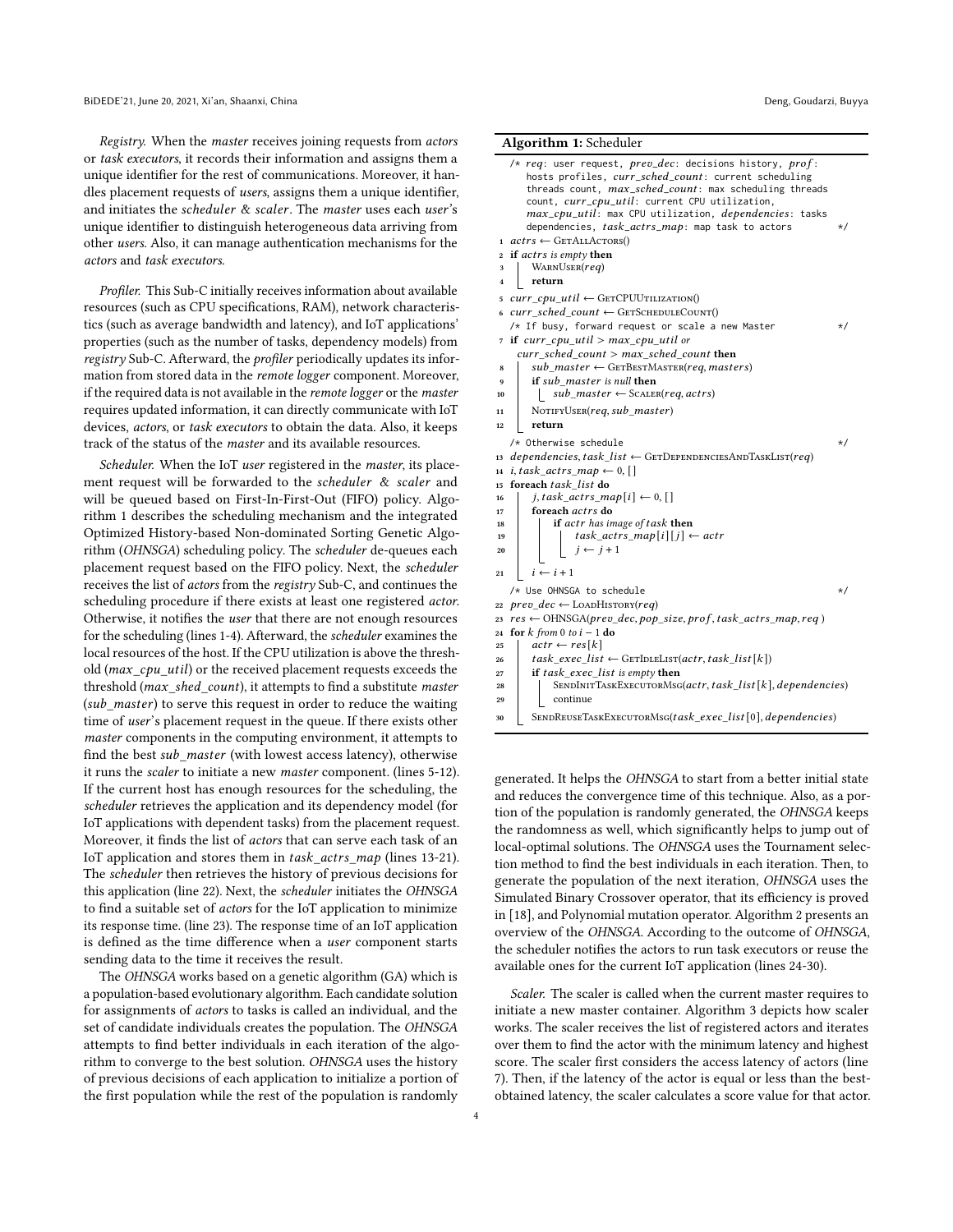FogBus2: A Lightweight and Distributed Container-based Framework for Edge and Cloud Computing BiDEDE'21, June 20, 2021, Xi'an, Shaanxi, China

#### Algorithm 2: OHNSGA

<span id="page-4-0"></span>

|                | $/*$ hist_ratio: ratio indicating the number of individuals<br>generated based on history, <i>init_pop</i> : initial population,<br>$n_{\text{u}}$ of fsprings: number of offsprings, pop: population<br>$\star/$ |
|----------------|-------------------------------------------------------------------------------------------------------------------------------------------------------------------------------------------------------------------|
|                | $\frac{1}{1}$ max_num_hist_indv $\leftarrow$ [pop_size/hist_ratio]                                                                                                                                                |
|                | 2 if $len(prev dec) > max num hist indv$ then                                                                                                                                                                     |
| 3              | $\lvert$ prev_dec $\leftarrow$ prev_dec $[0:$ max_num_hist_indv]                                                                                                                                                  |
|                | $\Delta$ random indv $\leftarrow$ RANDOMINDIV(pop size – len(prev dec))                                                                                                                                           |
|                | $\sigma$ init pop $\leftarrow$ MERGE(prev dec, random indv)                                                                                                                                                       |
|                | $6 \text{ } pop \leftarrow$ REMOVEDUPLICATES(init pop)                                                                                                                                                            |
| $\overline{7}$ | for <i>i</i> from 0 to max iteration num do                                                                                                                                                                       |
| 8              | while True do                                                                                                                                                                                                     |
| 9              | $parents \leftarrow \text{TourNAMENTSELECTION}(pop, n \text{ parents})$                                                                                                                                           |
| 10             | of f springs $\leftarrow$ SIMBINCROSSOVER(parents, n_of f springs)                                                                                                                                                |
| 11             | of f springs $\leftarrow$ POLYNOMIALMUTATION(of f springs)                                                                                                                                                        |
| 12             | $pop \leftarrow \text{Mence}(parents, of fsprings)$                                                                                                                                                               |
| 13             | $pop \leftarrow$ REMOVEDUPLICATES( $pop$ )                                                                                                                                                                        |
| 14             | if $len(pop) >= pop size$ then                                                                                                                                                                                    |
| 15             | $pop \leftarrow pop\_size[0 : pop\_size]$                                                                                                                                                                         |
| 16             | break                                                                                                                                                                                                             |
|                |                                                                                                                                                                                                                   |
|                | 17 $pop \leftarrow \text{Sort}(pop)$                                                                                                                                                                              |
|                | 18 return $pop[0]$                                                                                                                                                                                                |
|                |                                                                                                                                                                                                                   |

#### Algorithm 3: Scaler

<span id="page-4-1"></span>

|    | $/* my\_addr:$ address of this host, $cpu\_util:$ CPU utilization, |
|----|--------------------------------------------------------------------|
|    | cpu_freq: CPU frequency<br>$\star/$                                |
|    | 1 best $actr \leftarrow actrs[0]$                                  |
|    | 2 cpu util $\leftarrow$ GETCPUUTILIZATION(best actr)               |
|    | $3$ cpu freq $\leftarrow$ GETCPUFREQUENCY(best actr)               |
|    | $\Delta$ best score $\leftarrow$ (1 – cpu util) $*$ cpu freq       |
| 5  | min latency $\leftarrow$ FINDLATENCY(user, best_actr)              |
|    | foreach <i>actrs</i> do                                            |
|    | $latency \leftarrow$ FINDLATENCY(actr)                             |
| 8  | if latency $> min$ latency then                                    |
| 9  | continue                                                           |
| 10 | $cpu\_util \leftarrow$ GETCPUUTILIZATION( <i>actr</i> )            |
| 11 | $cpu$ freq $\leftarrow$ GETCPUFREQUENCY(actr)                      |
| 12 | $score = (1 - cpu \text{ util}) * cpu \text{ freq}$                |
| 13 | if latency == min latency and score $\lt$ best score then          |
| 14 | continue                                                           |
| 15 | best $actr \leftarrow actr$                                        |
| 16 | $best\ score \leftarrow score$                                     |
| 17 | min latency $\leftarrow$ latency                                   |
| 18 | SENDINITNEWMASTERMSG(best actr, my addr)                           |

The score value is obtained from current CPU utilization and the average CPU frequency of the host on which the actor is running (lines 8-12). Finally, the scaler selects the actor with the minimum latency whose score is higher and sends a message to the selected actor to initiate a master container.

Resources Discovery. The key responsibility of this Sub-C is to find master and actor containers in the network. Algorithm [4](#page-4-2) describes how resource discovery periodically works. This Sub-C receives the list of its registered actors from the registry (line 8). Then, it examines the network to find the list of all available neighbors (line 9). Next, this Sub-C checks each neighbor to find running master and actor containers. If the neighbor runs the master container, the resource discovery adds the neighbor to its known\_masters list and receives the list of registered actors on the neighbor (lines 12-14). This mechanism helps master containers to automatically

<span id="page-4-2"></span>

|                         | /* $prev\_ad\_ts$ : timestamp of the previous advertising, $actors$ :     |
|-------------------------|---------------------------------------------------------------------------|
|                         | all registered actors in current master, neighbours:                      |
|                         | neighbours in the network, <i>interval</i> : discovery period<br>$\star/$ |
|                         | 1 prev ad ts $\leftarrow$ TIMESTAMP()                                     |
|                         | 2 while True do                                                           |
|                         | /* Sleep for an interval<br>$\star/$                                      |
| 3                       | $ts \leftarrow$ TIMESTAMP()                                               |
| $\overline{\mathbf{4}}$ | if $ts - prev$ ad $ts < interval$ then                                    |
| 5                       | SLEEPFORAWHILE()                                                          |
| 6                       | continue                                                                  |
|                         | /* Record current timestamp<br>$\star/$                                   |
| 7                       | prev ad ts $\leftarrow$ ts                                                |
| 8                       | $actors \leftarrow \text{GETALLACTORS}()$                                 |
|                         | /* Advertise itself to neighbours<br>$\star/$                             |
| 9                       | $neighbours \leftarrow \text{GETALLHOST}(net\_gateway, net\_mask)$        |
| 10                      | new actrs $\leftarrow$ []                                                 |
| 11                      | foreach neighbours do                                                     |
| 12                      | if neighbour is Master then                                               |
| 13                      | known_masters $\stackrel{+}{\leftarrow}$ neighbour                        |
| 14                      | $new\_actors \xleftarrow{+} \text{GETACTORSADDRFROM}(neighbor)$           |
| 15                      | if neighbour is Actor then                                                |
| 16                      | $new\_actors \stackrel{+}{\leftarrow} neighbor$                           |
| 17                      | foreach new actrs do                                                      |
| 18                      | if new actr is not in actrs then                                          |
| 19                      | ADVERTISESELF(new_actr)                                                   |
|                         |                                                                           |

know each other in the network and share the information of their registered actors. Besides, if the neighbor runs the actor container, the address of the *actor* will be recorded in new\_actrs. Finally, the resource discovery Sub-C advertises the master to all actors that are not registered in its actor list, actrs (lines 17-19).

3.2.3 Actor component. This component can run on any hosts in edge/fog or cloud layers. The actor profiles the host's resources and starts the task executors for the execution of IoT applications' tasks. Besides, it can initiate the master container on the host for the scalability scenarios.

Profiler. This actor's profiler works the same as the master's profiler and records the available resources of the host and network characteristics. However, contrary to master's profiler, it does not have profiling information of other hosts. The actor periodically sends its profiling information to the remote logger component.

Task executor initiator. Whenever a master component assigns a task of an IoT application to an actor for the execution, the task executor initiator is called. It initiates the task executor and defines where the results of the task executor should be forwarded.

Master initiator. This Sub-C is only called when a master component (e.g., master A) runs its scaler procedure and decides to initiate a new master component (e.g., master B) on other hosts. Hence, the selected actor receives a message from its master component (master A) and runs master initiator Sub-C. Then, the master initiator runs the new master component B. Master component B receives the list of registered actors from master component A to advertise itself. After the initiation of master component B, it can also serve the placement requests of IoT users.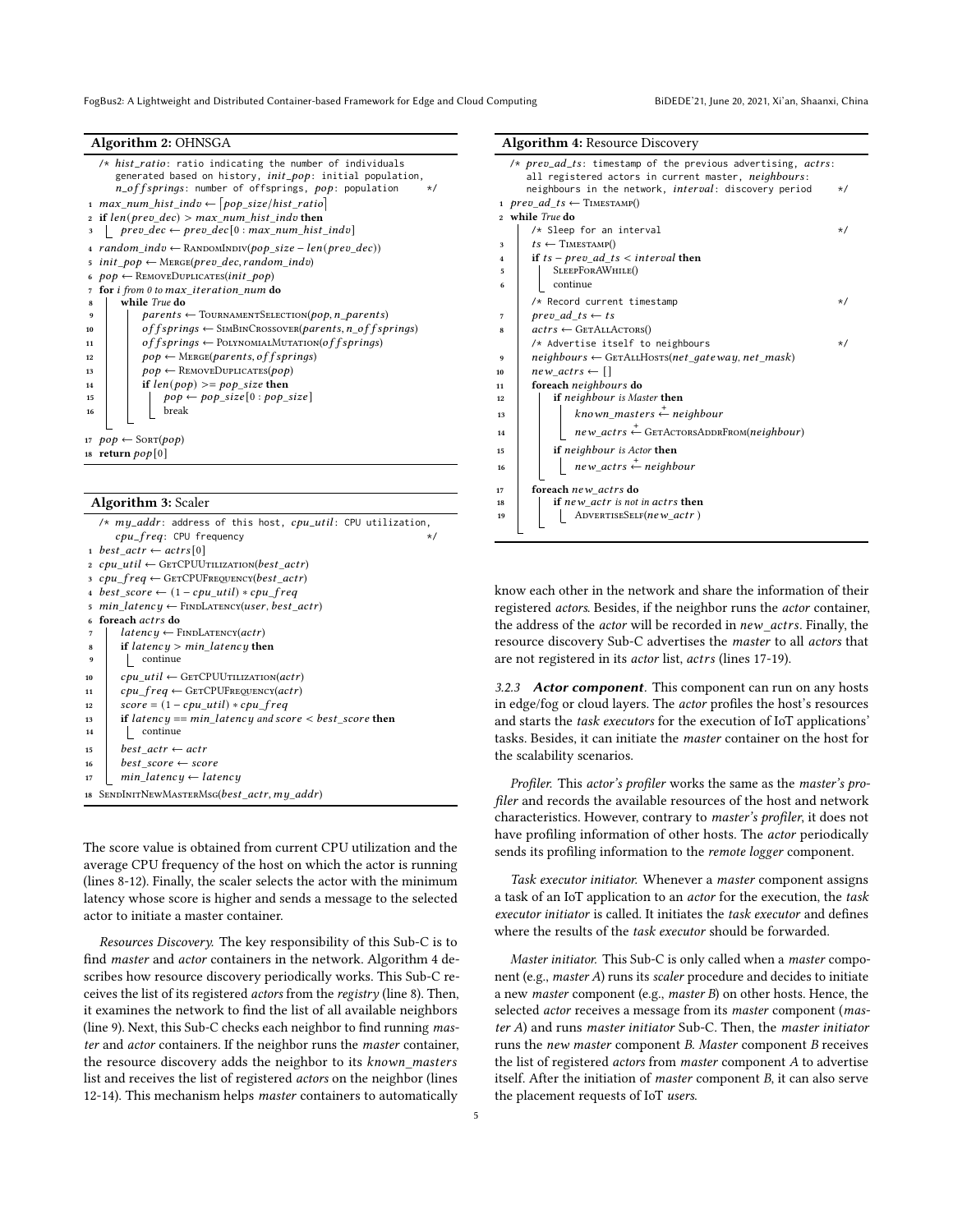<span id="page-5-1"></span>

Figure 3: Database design

3.2.4 Task Executor Component. IoT applications can be separated into multiple dependent/independent task executor containers based on the properties of the IoT application. Thus, an application can be easily deployed on several hosts for distributed execution. Moreover, task executors can be efficiently reused for other requests of the same type, which significantly reduce the tasks' deployment time. To obtain this, when a task executor finishes the execution of a specific user's task, it goes into a cooling-off period. In this period, the container can be reused to serve another request.

Executor. The executor Sub-C performs the run command to start the task. Also, it sends the results to the dependent children task executors (in IoT applications with dependent tasks) or master component (when there is no dependency).

3.2.5 Remote Logger Component. To support different application scenarios, this component can run on any hosts in edge/fog or cloud layers. All components send their periodical or eventdriven logs to the Remote Logger. This component collects the data and stores them in persistent storage, either using a file system or database. The Remote Logger can connect to different databases distributed on any hosts which enable IoT application scenarios which require distributed databases. In our current implementation, however, we run three databases in one host, including images (keeps information about available docker images on different hosts), resources (keeps information about hardware specifications of hosts), and system performance (keeps information about response time, processing time, packet sizes, etc of IoT applications). Moreover, the databases are containerized for faster deployments. Fig [3](#page-5-1) depicts an overview of databases and their tables.

Logger Manager. The logger manager Sub-C receives logs from masters, actors, and task executors and keeps them in the persistent storage. For efficient and quick tracking of logs, the local manager keeps the records of system performance, available resources, and containers' information on different storage. Also, logger manager Sub-C can provide the latest logs of the system for the master components. Besides, the stored logs can be used to analyze the overall status of the system.

<span id="page-5-2"></span>

Figure 4: Scheduling performance in different iterations

# <span id="page-5-0"></span>4 PERFORMANCE EVALUATION

In this section, we discuss the properties of two sample containerbased applications to represent real-time and non real-time IoT applications. Also, we describe our experiments and evaluate the performance of the FogBus2 framework in real-world environments.

# 4.1 Sample Container-based Applications

Conway's Game of Life. It is a well-known 2D simulation game that consists of a grid of cells, where each cell can be either black or white. To obtain next state of the grid, a local function must be applied to each cell simultaneously [\[19\]](#page-7-20). In our implementation, each cell is defined as a pixel, and a group of pixels is defined as a rectangle. Our 2d world is separated into several rectangles of different sizes, incurring different computation sizes. Besides, these rectangles have a pyramid structure that defines a dependency model between different rectangles. Hence, we consider Conway's Game of Life as a real-time application with 32 dependent task executor containers (one for each rectangle) with different computation sizes.

Video Optical Character Recognition (VOCR). Compared to the pure OCR application, our implemented VOCR, does not require any manual image input from users. The VOCR can either receive a live-stream or pre-recorded video and automatically identify keyframes containing text. To filter key-frames, we used two different techniques, called Perceptual Image Hashing (pHash) and Hamming Distance. Then, for each key-frame, the text is extracted using the OCR technique. Finally, we apply the Editing Distance technique to filter the extracted texts which are similar. Our VOCR application can be used to extract text from books and important information about objects, such as objects in museums. We consider the VOCR as the non-real-time application in its current use-case since the text outputs are not required in real-time for users. However, the VOCR can also be used by smart vehicles in real-time scenarios such as reading traffic signs and warning messages on the road.

#### 4.2 Discussion on Experiments

To study the performance of FogBus2 and its integrated policies, three experiments are conducted. In the first experiment, we analyze the scheduling mechanism of FogBus2 using different scheduling policies. Therefore, we integrate our proposed scheduling policy alongside two other policies in the FogBus2 framework. These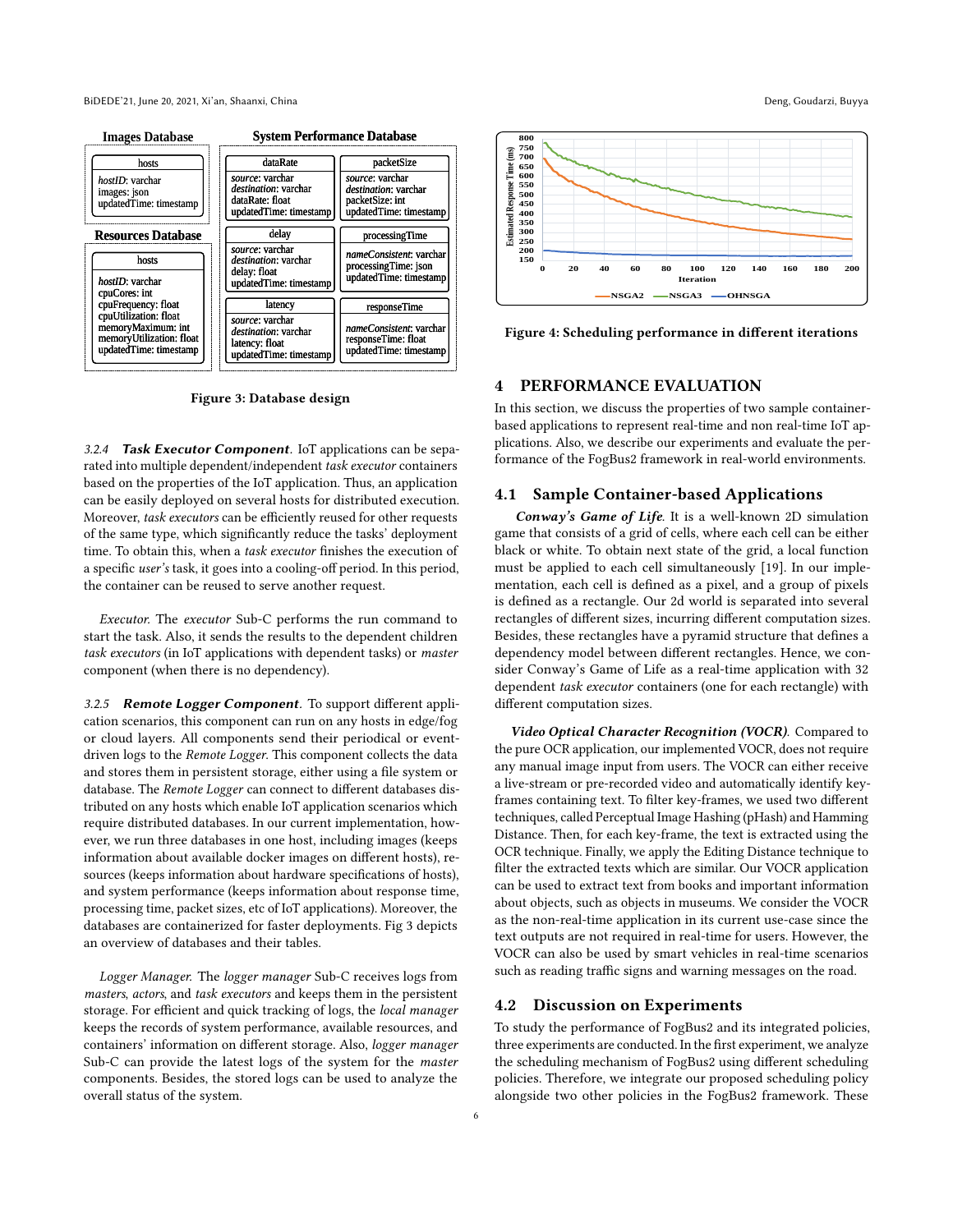policies attempt to approximate the real response time of IoT applications while considering different server configurations and find the best possible server configuration for the execution of IoT applications. Since all integrated scheduling policies are based on evolutionary algorithms, the estimated response time of IoT applications in different iterations is obtained to analyze the convergence rate of different scheduling policies. Moreover, we evaluate the real response time of IoT applications based on the obtained solutions from scheduling policies.

In the second experiment, we analyze the performance of the scalability mechanism of the FogBus2 framework. Typically, IoT integrates thousands and millions of devices that may send their requests to distributed master components. These master components are geographically distributed and each one serves several IoT devices so that alongside other master components they can serve thousands or millions of IoT devices. So, in this experiment, IoT devices send a different number of simultaneous placement requests to each one of available master components in the environments. Therefore, we study how efficiently the scalability mechanism of the FogBus2 framework can perform when the number of simultaneous requests to each master components increases.

In the third experiment, we analyze and compare the resource usage of our framework in terms of its startup time and RAM usage with its counterparts.

# 4.3 Analysis of Scheduling Policies

This experiment studies the performance of our proposed OHNSGA scheduling algorithm and compares it with two other integrated scheduling policies in FogBus2, called Non-dominated Sorting Genetic Algorithm 2 (NSGA2) as used in [\[20\]](#page-7-21), and Non-dominated Sorting Genetic Algorithm 3 (NSGA3) [\[18\]](#page-7-19). To keep fairness, the parameters of all scheduling policies are the same, including population size, maximum iteration number, and crossover probability.

In this experiment, the environment contains 2 RPi 4B (ARM Cortex-A72 4 cores @1.5GHz CPU, and one with 2GB and another one with 4GB of RAM), and 1 Desktop (Intel Core i7 CPU @3.6GHz and 16 GB of RAM) to show the heterogeneity of servers in the edge layer. Also, the cloud layer contains 2 computing instances provisioned from Huawei Cloud (Intel Xeon 2 cores and 4 cores @2.6GHz CPU with 4GB and 8GB of RAM, respectively). The Desktop acts as a master while it also can act as actor to start tasks executors. The rest of the hosts acts as actors and runs task executors. Master profiler dynamically collects data about network characteristics of the environment (bandwidth and latency), IoT devices, and IoT applications. In this experiment, IoT devices send their requests for the execution of Conway's Game of Life application.

Fig. [4](#page-5-2) shows the average estimated response time of Conway's Game of Life application, obtained from different policies as the number of iterations increases. The OHNSGA outperforms other policies and converges faster to better solutions. OHNSGA keeps the records of previous decisions and profiling information for each application and initializes a part of its population using its recorded history. Besides, the optimized selection step of OHNSGA ensures that non-duplicated best individuals can be copied to the next population. Therefore, OHNSGA starts with better individuals compared to NSGA2 and NSGA3 due to its more intelligent initialization and keeps its diversity by selecting non-duplicated individuals for the

<span id="page-6-0"></span>

# Figure 5: Real response time of scheduling policies

next population. Accordingly, OHNSGA can obtain faster convergence to better solutions in comparison to its counterparts.

Fig. [5](#page-6-0) depicts the real response time of Conway's Game of Life application, obtained from the execution of tasks in the real environment, while considering different scheduling policies. As OHNSGA tracks the prior execution behaviors of each application, its obtained real response time is less than other techniques. It proves that not only the OHNSGA converges faster to better solution compared to other policies, but its estimated solutions can better represent the behavior of the Game of Life in real environments.

# 4.4 Analysis of Master Components' Scalability

In this experiment, the environment contains 4 RPi 4B (all with ARM Cortex-A72 4 cores @1.5GHz CPU, where two have 2GB RAM and the other two have 4GB RAM), 1 Desktop (Intel Core(TM) i7 CPU @3.6GHz and 16 GB of RAM) to represent the heterogeneity of servers in the edge layer. Moreover, the cloud layer contains five computing instances provisioned from Huawei Cloud (three instances with Intel Xeon 2 cores @2.6GHz CPU with 4 GB of RAM, and two instances with Intel Xeon 4 cores @2.6GHz CPU with 8 GB RAM). The master and actors are set as the same as in the previous experiment. Also, IoT devices send simultaneous requests of the Conway's Game of Life and VOCR to the master. We analyze two scenarios, called scalability and no-scalability. In the scalability scenario, the FogBus2's master container scales up either when the number of received IoT requests increases or when the CPU utilization of the host on which the master container is running goes above a threshold. The new master container can be initiated on any host with sufficient resources, and the rest of the incoming requests can be managed by all available master containers. In the no-scalability scenario, incoming requests to the master container will be queued until enough resources for scheduling becomes available. Here, we define a Scheduling Finish Time (SFT) metric as the time difference when each IoT device sends its request to the master until the master container finishes the scheduling of the request. Hence, the SFT contains the queuing time of the request in the master plus the scheduling time.

Fig. [6](#page-7-22) shows the scalability results as the number of simultaneous requests from IoT devices increases. The SFT values of both scenarios are roughly the same when the number of simultaneous requests is small. However, as the number of requests increases, the SFT values of the no-scalability scenario dramatically increase compared to the scalability scenario. It shows the importance of supporting scalability mechanisms and policies in FogBus2. The master containers are scaled up as the number of requests increases, which significantly reduces the queuing time of requests.